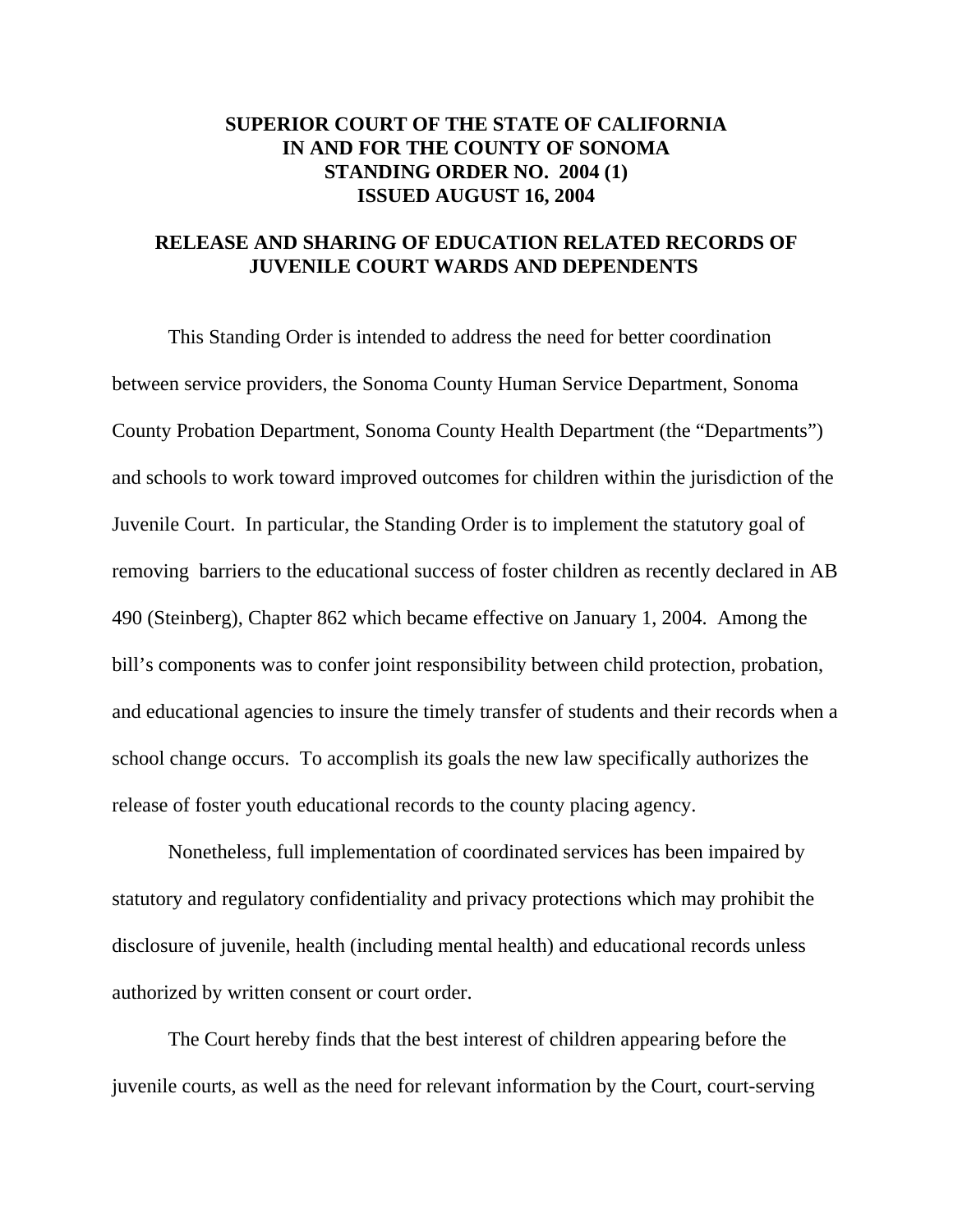Standing Order 2004 (1) Sharing of Juvenile Court and School Records Page 2

and educational agencies, outweigh the confidentiality interests reflected in California

Civil Code section 56 et. seq., Welfare and Institutions Code sections 827, 828, 4514,

5328 and 10850, Education Code section 49602, 34 C.F.R. 99.31, 42 C.F.R. Part 2, 45

C.F.R. Part 160 and 164 and other provisions related to the confidentiality of school,

health and juvenile court records. The interests of foster youth include the need to design,

as appropriate, more effective Individualized Education Plans ("IEP") and to improve

educational outcomes and, therefore, good cause exists for the following order which

shall apply to any child who is a dependent or ward of the juvenile court.

## IT IS HEREBY ORDERED that:

1. Any public or non-public school that provides educational services to a ward or dependent of the juvenile court is authorized and directed to release any and all pupil records of such a minor (including but not limited to attendance records, IEP records, progress reports, immunization records, or any other educational or health record maintained by a school) upon the request of a child's social worker, probation officer, Court Appointed Special Advocate (CASA) or attorney.

2. The pupil records identified in paragraph (1) shall be released without the requirement of parental consent. The individual requesting such records shall provide the school with verification that the child is a juvenile court dependent or ward and of the person's employment or assignment in the case.

3. The Departments are authorized and directed to provide to the designated foster child educational liaison of any school district, or their designee, information as to the legal status of a student who is the subject of a juvenile court placement, e.g., ward or dependent child of the court. The Departments are also authorized to provide copies, to each other, of psychological evaluations, additional testing or other data or health information necessary to assist in the development and implementation of a child's case plan. The Departments are further directed to provide such psychological or health information, for viewing purposes only, to assist in the development of a student's IEP or proper school placement, to a school psychologist. The school psychologist shall not